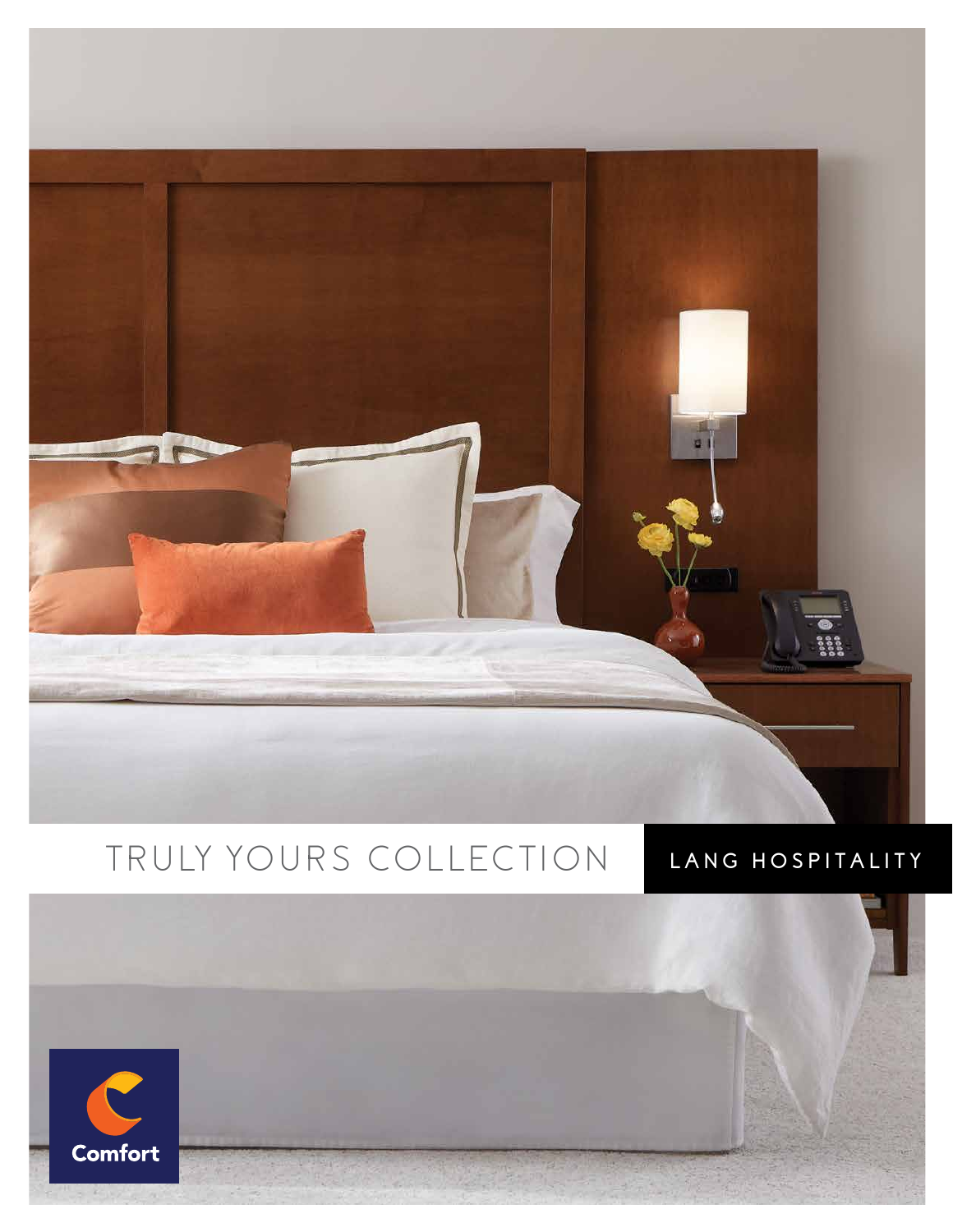

- **<sup>a</sup>** TRULY YOURS Luggage Bench DIMENSIONS  $48'W \times 24'D \times 32'H$
- **b** TRULY YOURS Media Panel 48' **item#** TRY-208 **dimensions** 48"W x 2"D x 48"H
- **<sup>c</sup>** TRULY YOURS Micro Fridge Unit **item#** TRY-218-L **dimensions** 48"W x 24"D x 31"H
- **<sup>d</sup>** TRULY YOURS Desk (4 Legs) **item#** TRY-150 **dimensions** 50"W x 24"D x 31"H
- **<sup>e</sup>** TRULY YOURS Queen Headboard 48" **item#** TRY-298 **dimensions** 62"W x 2"D x 48"H
- **<sup>f</sup>** TRULY YOURS Side Panel Wall Guard **item#** TRY-284-S **dimensions** 21"W x 2"D x 48"H
- **<sup>g</sup>** TRULY YOURS Nightstand **item#** TRY- 232 **dimensions** 22"W x 18"D x 26"H





**color** toffee (45) | espresso (32)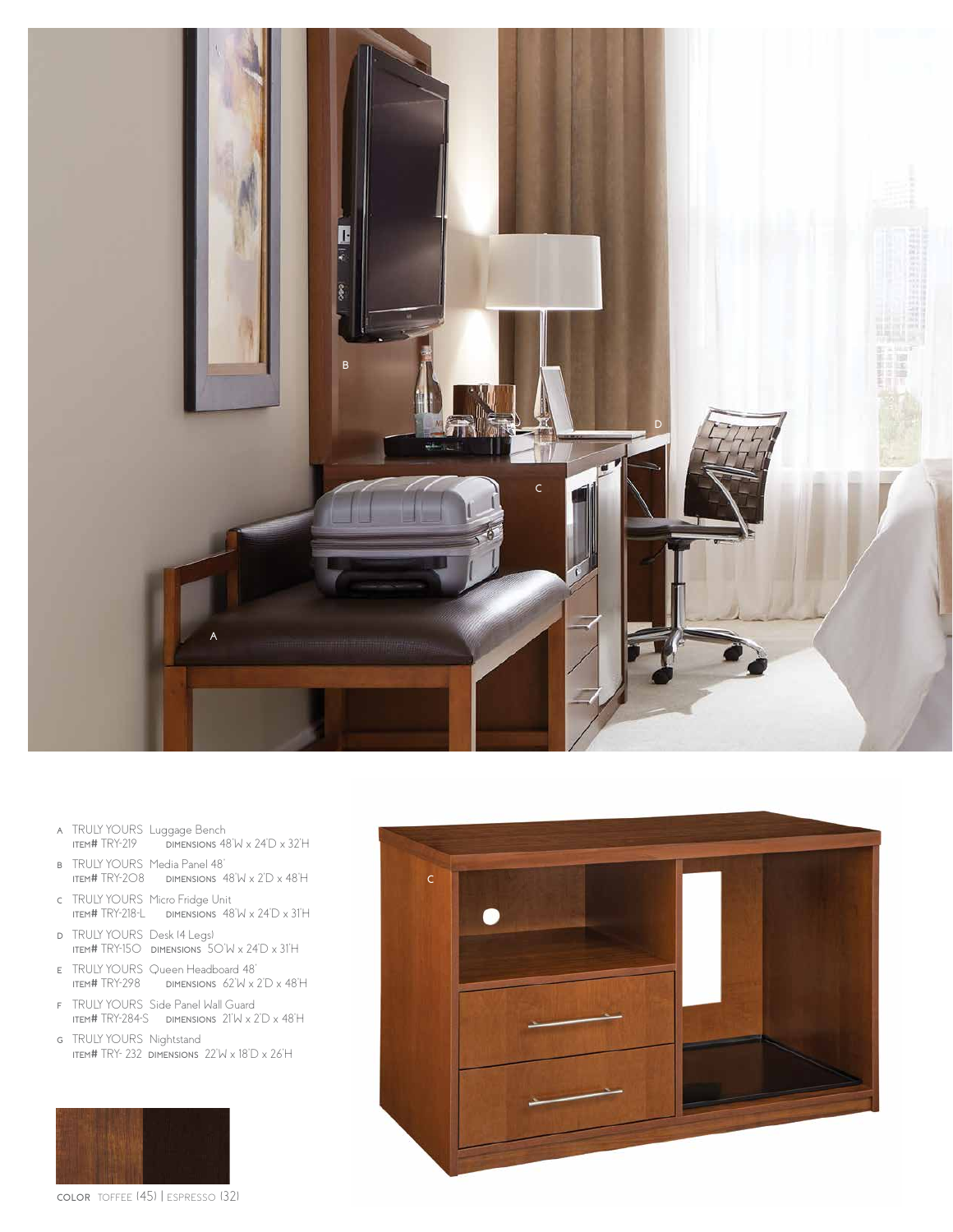